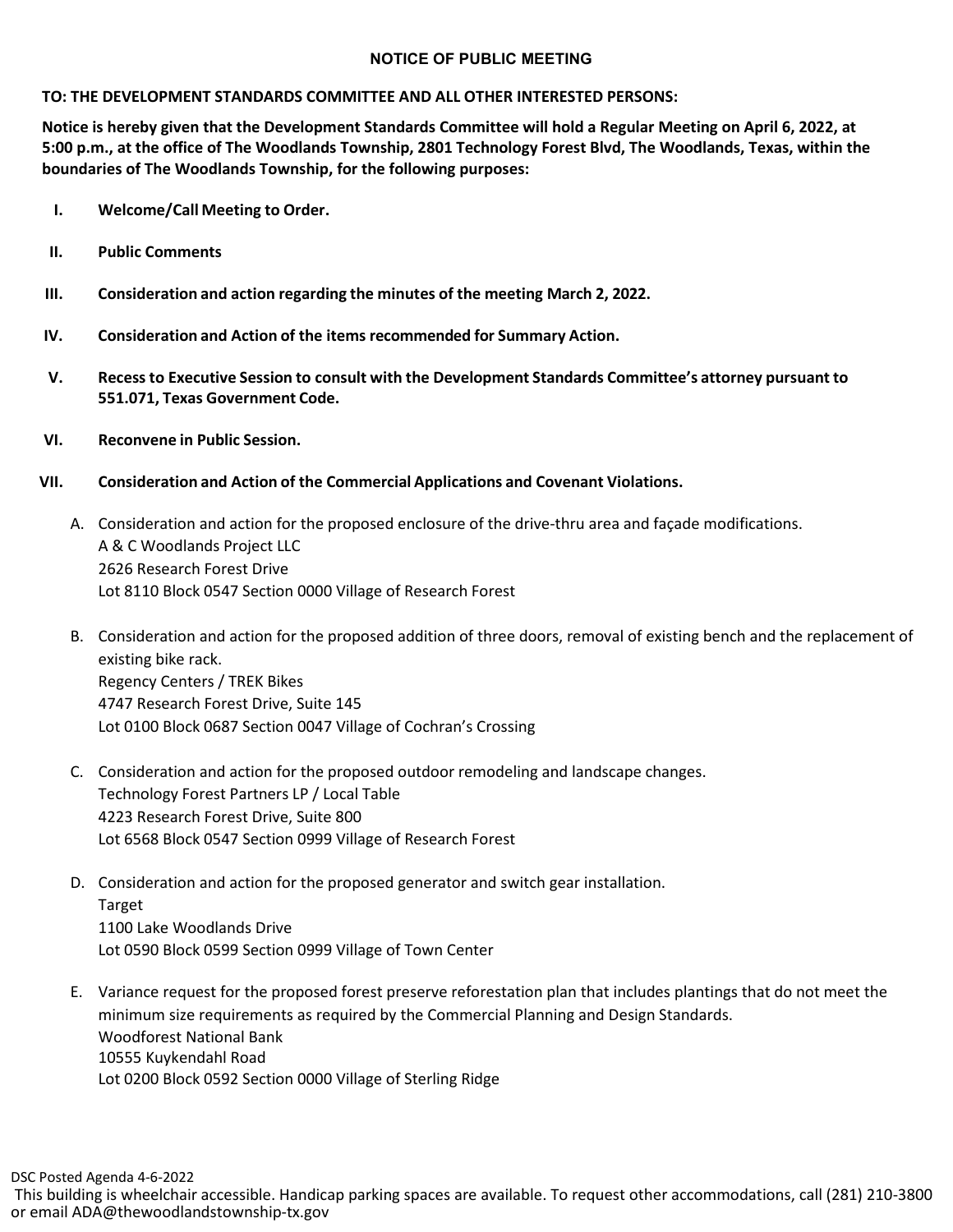## **VIII. Consideration and Action of the Residential Applications and Covenant Violations.**

- 1. Variance request for a concept proposed room addition that will exceed the maximum living area allowed per the Development Criteria for Section 83 of Sterling Ridge. Jason and Logan Palmenberg 59 South Player Crest Circle Lot 07 Block 02, Section 83 Village of Sterling Ridge
- 2. Variance request for proposed paving that exceeds the maximum hard surface area allowed in Section 24 of Indian Springs (TWA). Jonathan Edwards 70 South Dove Trace Circle Lot 05, Block 02, Section 24 Village of Indian Springs (TWA)
- 3. Variance request for a proposed patio cover with fireplace and summer kitchen that encroaches the rear twenty-foot setback. Robert Malinoski 11 South Swanwick Place Lot 15, Block 02, Section 03 Village of Creekside Park West
- 4. Variance request for existing pavers installed between driveways that does not appear to be consistent with the neighborhood's existing character, which is not in keeping with the Standards. Charles L. Frazier 22 Butterfly Branch Place Lot 51 Block 02 Section 52 Village of Alden Bridge
- 5. Variance request for existing pavers installed between driveways that does not appear to be consistent with the neighborhood's existing character, which is not in keeping with the Standards. Kathleen McGinnis Lamb 26 Butterfly Branch Place Lot 52 Block 02 Section 52 Village of Alden Bridge
- 6. Request for approval for a renewal of a Short-Term Rental property. Liah Olson 18 Dovewing Place Lot 21, Block 1, Section 06 Village of Alden Bridge
- 7. Request for approval for a Short-Term Rental property. Carmela McGovern 78 Cobble Gate Place Lot 24, Block 01, Section 02 Village of Grogan's Forest College Park
- 8. Request for approval for renewal of a Home Business Daycare Babar Rafiq 55 Raindance Court Lot 01 Block 03, Section 11 Village of Harper's Landing at College Park
- 9. Consideration and Action to proceed with legal action, regarding failure to comply with the Covenants and Standards for outstanding violations on the property. Deborah A Bakewell 34 Kerouac Court Lot 19, Block 1, Section 55 Village of Sterling Ridge

This building is wheelchair accessible. Handicap parking spaces are available. To request other accommodations, call (281) 210-3800 or email ADA@thewoodlandstownship-tx.gov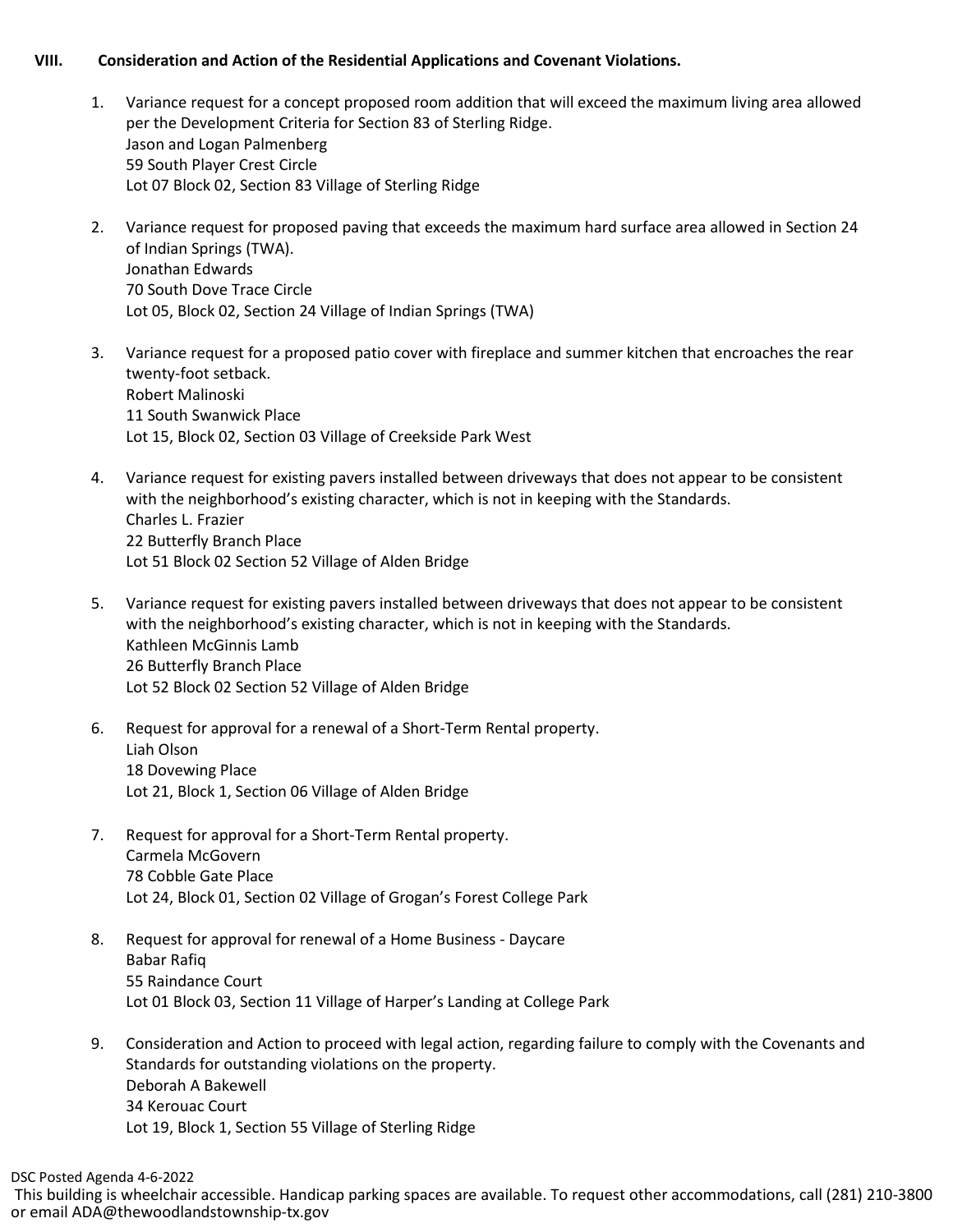- 10. Consideration and Action to proceed with legal action, regarding failure to comply with the Covenants and Standards for outstanding violations on the property. Bisla Family Trust 110 Genesse Ridge Drive Lot 75, Block 3, Section 11 Village of Harper's Landing at College Park
- 11. Consideration and Action to proceed with legal action, regarding failure to comply with the Covenants and Standards for outstanding violations on the property. Hilary Faith Dowdy 35 Clingstone Place Lot 73, Block 1, Section 50 Village of Alden Bridge
- 12. Consideration and Action to proceed with legal action, regarding failure to comply with the Covenants and Standards for outstanding violations on the property. Travis R Harper 123 South Brooksedge Circle Lot 20, Block 3, Section 58 Village of Alden Bridge
- 13. Consideration and Action to proceed with legal action, regarding failure to comply with the Covenants and Standards for outstanding violations on the property. Sumer M Inman 127 East Sundance Circle Lot 21, Block 3, Section 59 Village of Alden Bridge
- 14. Consideration and Action to proceed with legal action, regarding failure to comply with the Covenants and Standards for outstanding violations on the property. Eric Rafael Lopez 22 Thundercloud Place Lot 23, Block 2, Section 29 Village of Creekside Park West
- 15. Consideration and Action to proceed with legal action, regarding failure to comply with the Covenants and Standards for outstanding violations on the property. Michael D & Michele D McClinton 30 Timberstar Street Lot 20, Block 2, Section 42 Village of Alden Bridge
- 16. Consideration and Action to proceed with legal action, regarding failure to comply with the Covenants and Standards for outstanding violations on the property. Fernando Navarrete 169 South Hollylaurel Circle Lot 6, Block 2, Section 16 Village of Alden Bridge
- 17. Consideration and Action to proceed with legal action, regarding failure to comply with the Covenants and Standards for outstanding violations on the property. Robert & Maria Y Pinard 3 Kimberling Court Lot 25, Block 1, Section 29 Village of Creekside Park West
- 18. Consideration and Action to proceed with legal action, regarding failure to comply with the Covenants and Standards for outstanding violations on the property. Woods Art LLC 3 Tannery Hill Road

DSC Posted Agenda 4-6-2022

This building is wheelchair accessible. Handicap parking spaces are available. To request other accommodations, call (281) 210-3800 or email ADA@thewoodlandstownship-tx.gov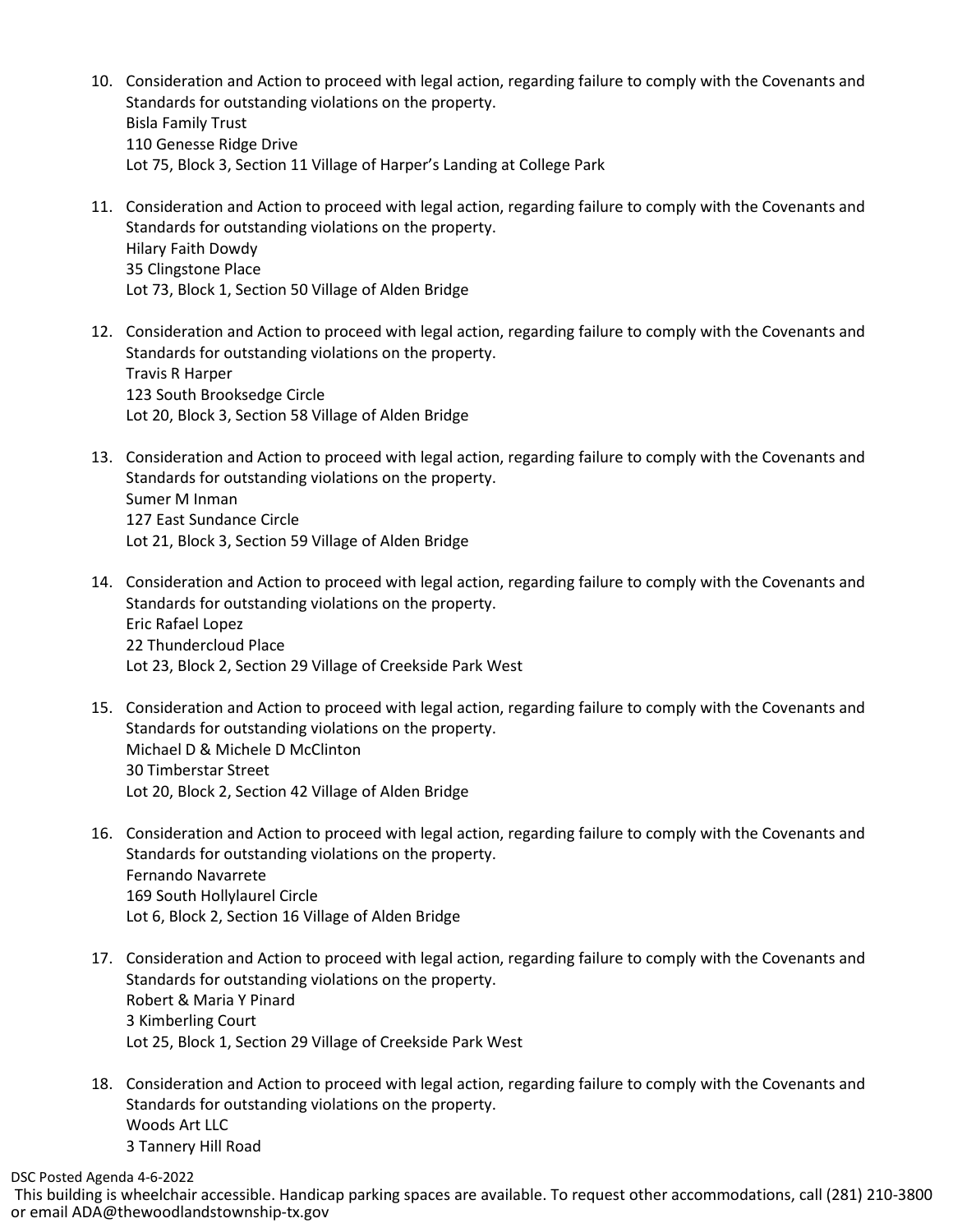Lot 1, Block 1, Section 11 Village of Creekside Park West

- 19. Consideration and Action to proceed with legal action, regarding failure to comply with the Covenants and Standards for outstanding violations on the property. Jantzen and Tashanna Thorns 23 Thundercloud Place Lot 24, Block 02, Section 27 Village of Creekside Park West
- 20. Consideration and action regarding the approved rehearing for a proposed exterior color change on a new home construction that was originally disapproved by the Development Standards Committee on February 2, 2022. Jonathon Johnson 38 West Bracebridge Circle Lot 12 Block 03, Section 12 Village of Indian Springs TWA
- 21. Consideration and action regarding the approved rehearing for existing walkways that exceed the maximum width of four feet allowed, are not located a minimum of one foot from the property lines and exceed the maximum hard surface area allowed on the lot, that was previously disapproved by the Development Standards Committee on January 5, 2022. Ahmad R Sahebjami 146 Golden Autumn Place Lot 12 Block 03 Section 84 Village of Alden Bridge
- 22. Consideration and action to appeal the Residential Design Review Committee's conditions of approval regarding the planting/screening the generator. Billy Gay Caldwell 142 Bloomhill Place Lot 03, Block 04, Section 89 Village of Sterling Ridge
- 23. Consideration and action to appeal the Residential Design Review Committee action that disapproved the string lights. Jaime Luis Velasco Masson 82 West Knightsbridge Drive Lot 25 Block 01, Section 02 Village of Harpers Landing in College Park
- 24. Request for a rehearing regarding the March 16, 2022, decision of the Development Standards Committee to deny a proposed patio cover as presented and require a replat for a proposed patio cover that would encroach over the platted building lines. Allen Kinchen 3 Quince Tree Place Lot 98, Block 02, Section 04 Village of Harpers Landing in College Park
- 25. Variance request for a fence that exceeds the maximum height allowed Khaled Adham 61 East Sandalbranch Circle Lot 13 Block 02 Section 18 Village of Alden Bridge
- 26. Variance request for a proposed pergola and summer kitchen that do not respect the rear fourteen foot and ten-foot easements, and the plans are not sealed as required by the Standards. Pablo A Delgado 3 Pascale Creek Place Lot 105, Block 01, Section 21 Village of Sterling Ridge

DSC Posted Agenda 4-6-2022

This building is wheelchair accessible. Handicap parking spaces are available. To request other accommodations, call (281) 210-3800 or email ADA@thewoodlandstownship-tx.gov